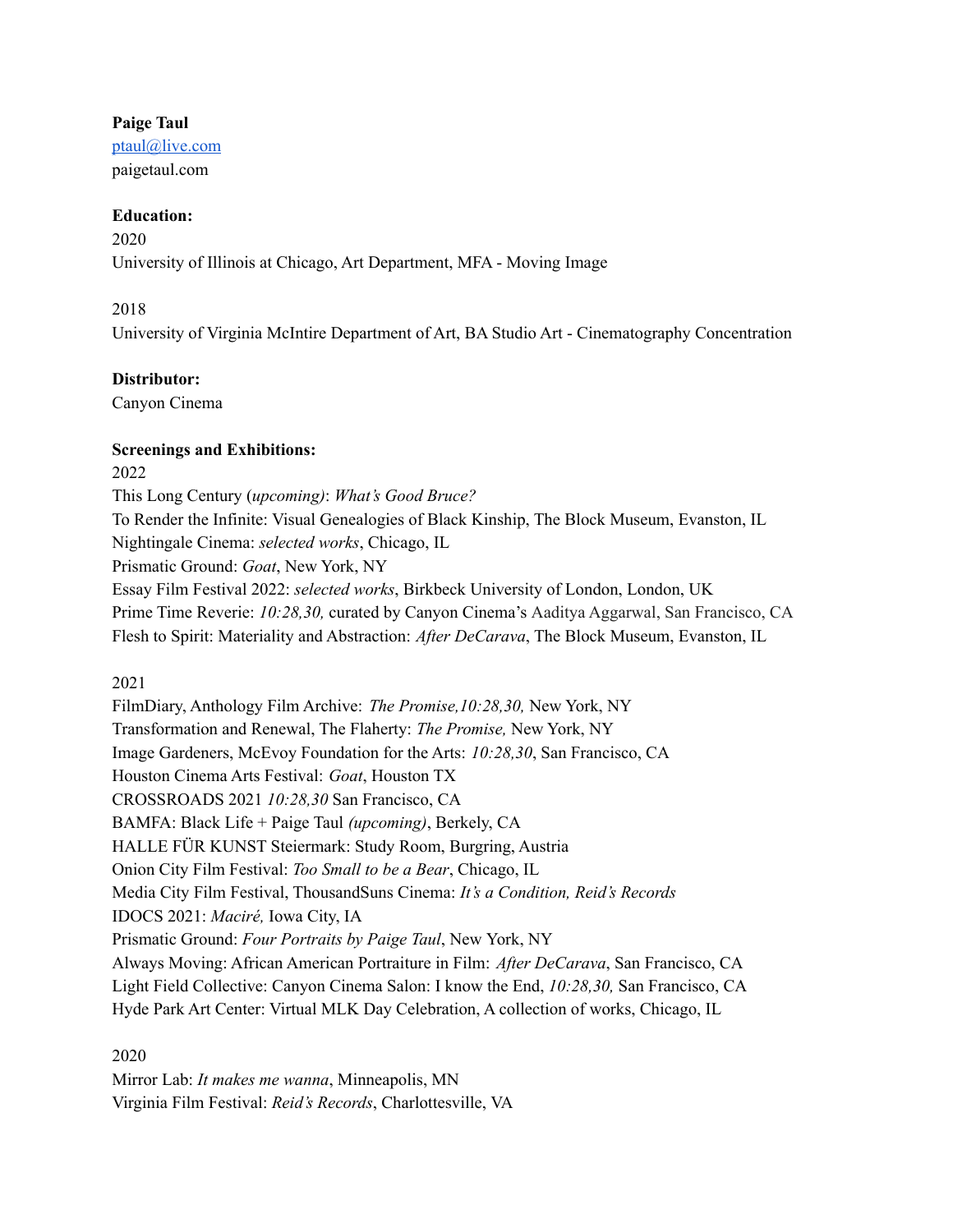McGuffey Art Center: *I am*, Charlottesville, VA Collective Misnomer: *What's Good Bruce*, Denver, Colorado UnionDocs, Evening Hours: *7-7-94 For my babe,* Brooklyn, NY

#### 2019

Rockaway Film Festival: *7-7-94 For my babe*, *The Promise*, New York, NY BlackStar Film Festival: *I am*, Philadelphia, PA Chris White Gallery, "Keepsake": *It makes me wanna*, Wilmington, DE San Francisco Cinematheque CROSSROADS 2019: *After DeCarava*, San Francisco, CA Heaven Gallery, Moving\_Image\_00:05: *It makes me wanna*, Chicago, IL

### 2018

Virginia Film Festival 2018: *Transit*, Charlottesville, VA San Francisco Cinematheque CROSSROADS 2018: *Transit*, San Francisco, CA University of Virginia, McIntire Department of Art Fourth Year Thesis Exhibition, Charlottesville, VA Virginia Student Film Festival: *Transit*, Charlottesville, VA Student Arts Fund Grant Recipient Showcase at Open Grounds, Charlottesville, VA Feature in the Princeton Undergraduate Journal of Art: Kunstkammer: *I am* Alumni Exhibition Ruffin Gallery, Charlottesville, VA

2016 Second Street Digital Media Gallery Exhibition, Charlottesville, VA

# **Shows:**

2022 [Solo] EXPO-CHICAGO, Chicago, IL

2021

[Group] Ground Floor - Hyde Park Art Center, Chicago, IL

2020

[Solo] ROMAN SUSAN: *It makes me wanna*, Chicago, IL

### **Press**

2022 EXPO CHICAGO 2022: Artist Highlights, Ocula Magazine 48Hills Experimental expressions: Fick's Pics for the 12th CROSSROADS Film Fest

### 2020

Newcity Film - Film 50: Chicago's Screen Gems 60 WRD/MIN ART CRITIC - Lori Waxman Ultradogme: Selections from Prismatic Ground: Small Films in a Large World by Michael Sicinski **Residencies**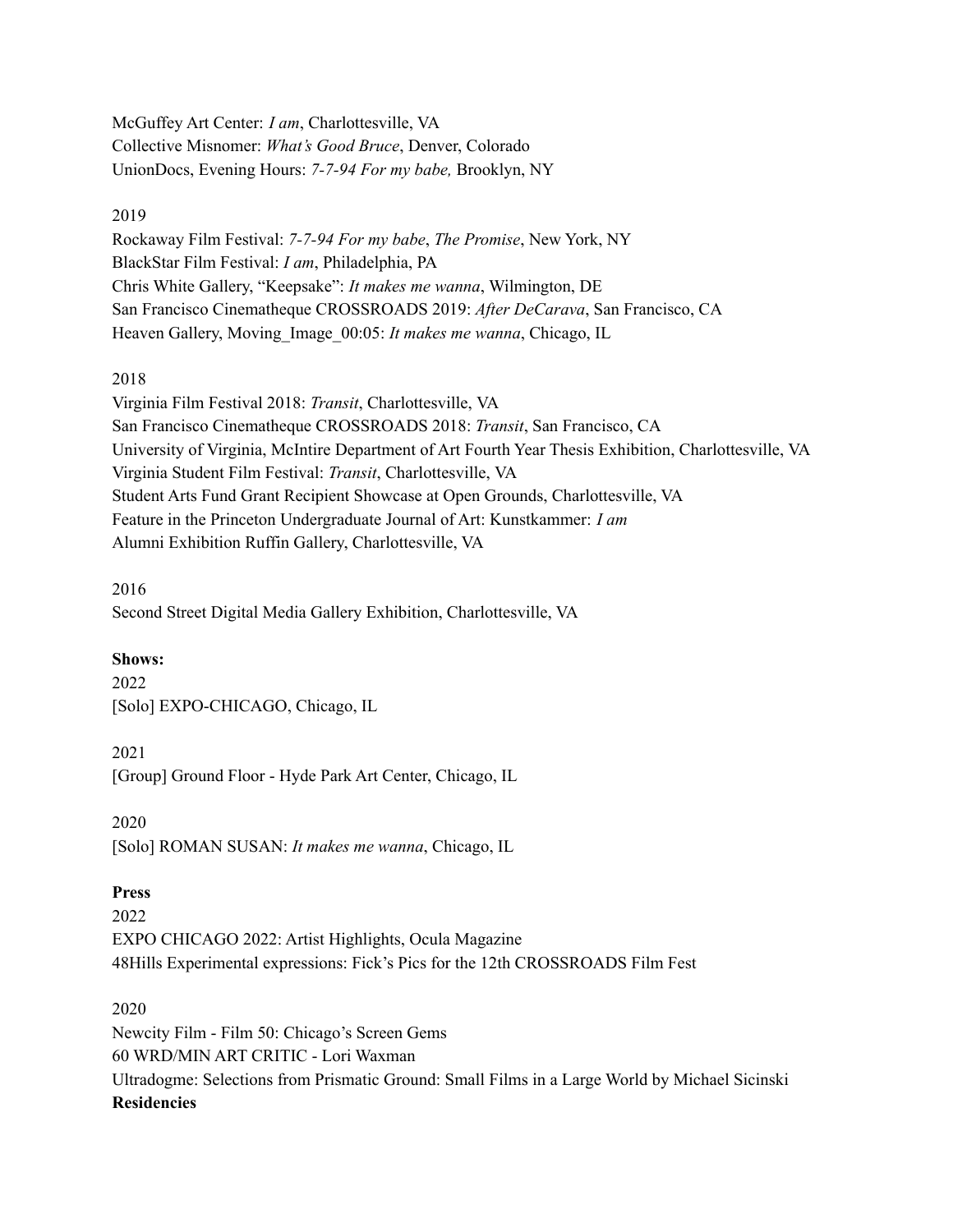2020 - 2021 Chicago Artists Coalition - BOLT Residency, Chicago, IL

2019 Institut für Alles Mögliche, Berlin, Germany

2018 Mountain Lake Biological Station, Pembroke, VA

# **Guest Speaker and Lectures**

2022 Essay Film Festival Retrospective and Lecture - Birkbeck, University of London,UK

2021

Hyde Park Art Center - MLK Day Speaker "Just Among Us" podcast - interview w/ Cierra Mckissik

2020

ROMAN SUSAN - Artist talk with Ruth Hodgins and John Marks LATITUDE - Chicago School after School

2018

Interdisciplinary Symposium Guest Speaker: *Divination*, *Transit,*Charlottesville, VA

### **Professional Experience:**

2022

Oberhausen Seminar Participant, Oberhausen, DE Adjunct Assistant Professor, Film Topics: Self in Cinema - Spring Semester, UIC, Chicago, IL Assistant Professor, Intro to Moving Image - Spring Semester, UIC, Chicago, IL Associate Lecturer, Production: Fiction - Spring Semester, UWM, Milwaukee WI

2021

Camera Operator, *Committee of Six* dir. Fred Schmidt-Arenales, Chicago, IL Summer College in the Arts: Art & Art History Program Instructor - Summer Term, Chicago, IL Associate Lecturer, Production: Fiction - Spring Semester, UWM, Milwaukee WI

2020

Adjunct Assistant Professor, Intro to Moving Image - Fall Semester, UIC, Chicago, IL Associate Lecturer, Production: Fiction - Fall Semester, UWM, Milwaukee, WI LATITUDE panelist: School After School, Chicago, IL International Student Exchange Program Coordinator in association with the Institut für Alles Mögliche, Berlin, Germany